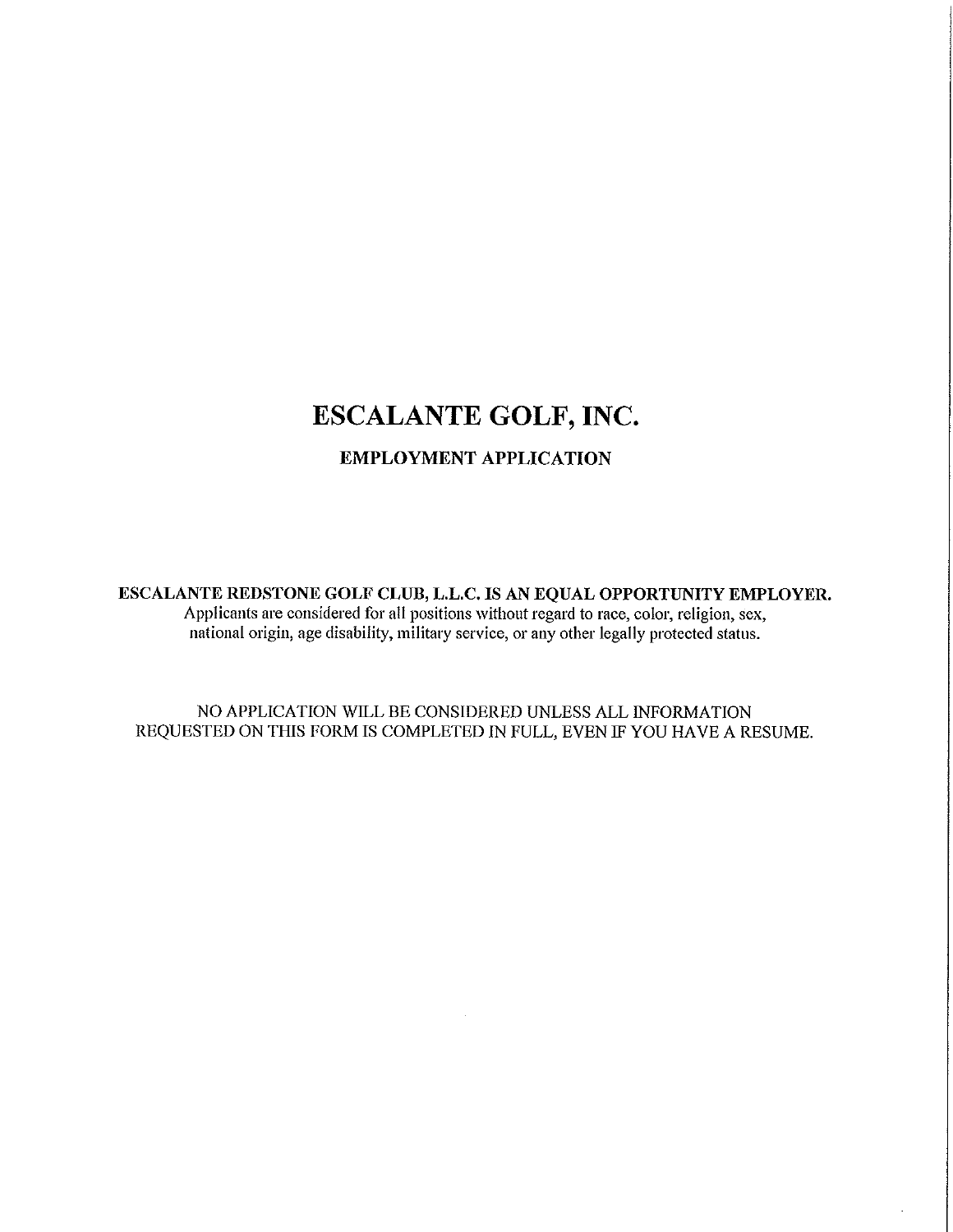#### **EMPLOYMENT APPLICATION**

| <b>PERSONAL INFORMATION</b> (please print)                                                                                                                                                                                                                                                                                                                                                                |           |       |                           |                      |                                                                   |  |
|-----------------------------------------------------------------------------------------------------------------------------------------------------------------------------------------------------------------------------------------------------------------------------------------------------------------------------------------------------------------------------------------------------------|-----------|-------|---------------------------|----------------------|-------------------------------------------------------------------|--|
| <b>NAME</b>                                                                                                                                                                                                                                                                                                                                                                                               | ∟ast      | First | Middle                    |                      | SOCIAL SECURITY #                                                 |  |
| <b>ADDRESS</b>                                                                                                                                                                                                                                                                                                                                                                                            | No. & St. | City  | <b>State</b>              | Zip                  | DAYTIME PHONE                                                     |  |
| POSITION DESIRED                                                                                                                                                                                                                                                                                                                                                                                          |           |       | <b>SALARY REQUIREMENT</b> |                      | <b>EVENING PHONE</b>                                              |  |
| Are you either a U.S. citizen or an alien who has the legal right to work in the job for which you are applying?<br>All applicants who are conditionally offered employment will be required to produce documentation establishing<br>their lawful right to work in the job for which they have been hired within seventy-two hours after an offer of employment is made.<br><b>YES</b><br>N <sub>O</sub> |           |       |                           |                      |                                                                   |  |
| DATE AVAILABLE FOR EMPLOYMENT?                                                                                                                                                                                                                                                                                                                                                                            |           |       | emplo<br>YES              | ly Escalante G<br>NΟ | Have you previously applied for employment or been<br>IF SO. WHEN |  |

## **EMPLOYMENT HISTORY (this portion must be filled out completely)**

| MOST RECENT EMPLOYER                           |                     | List Your Specific Duties:                                                   |
|------------------------------------------------|---------------------|------------------------------------------------------------------------------|
| <b>ADDRESS</b>                                 | <b>PHONE NUMBER</b> |                                                                              |
|                                                |                     |                                                                              |
| <b>POSITION</b>                                | <b>DATES</b>        |                                                                              |
|                                                | To<br>From:         |                                                                              |
| SALARY                                         | <b>DEPARTMENT</b>   | Reason For Leaving or Wanting to Leave:                                      |
| Starting:<br>Final:                            |                     |                                                                              |
| <b>IMMEDIATE SUPERVISOR (Name &amp; Title)</b> |                     | If Presently Employed, May We<br>Contact Your Employer?<br><b>YES</b><br>NO. |

| PREVIOUS EMPLOYER                   |                   | List Your Specific Duties: |
|-------------------------------------|-------------------|----------------------------|
| ADDRESS                             | PHONE NUMBER      |                            |
|                                     |                   |                            |
| <b>POSITION</b>                     | <b>DATES</b>      |                            |
|                                     | From:<br>to       |                            |
| SALARY                              | <b>DEPARTMENT</b> | Reason For Leaving:        |
| Starting:<br>Final:                 |                   |                            |
| IMMEDIATE SUPERVISOR (Name & Title) |                   |                            |
|                                     |                   |                            |

| PREVIOUS EMPLOYER                              | List Your Specific Duties: |                     |
|------------------------------------------------|----------------------------|---------------------|
| ADDRESS                                        | PHONE NUMBER               |                     |
|                                                |                            |                     |
| <b>POSITION</b>                                | <b>DATES</b>               |                     |
|                                                | From:<br>to                |                     |
| SALARY                                         | <b>DEPARTMENT</b>          | Reason For Leaving: |
| Starting:<br>Final:                            |                            |                     |
| <b>IMMEDIATE SUPERVISOR (Name &amp; Title)</b> |                            |                     |

### **EDUCATION & TRAINING**

| <b>NAME AND LOCATION</b> | <b>COURSE AND/OR DEGREE</b> | <b>ACADEMIC AVERAGE</b> |
|--------------------------|-----------------------------|-------------------------|
| <b>High School</b>       |                             |                         |
|                          |                             |                         |
| College                  |                             |                         |
| College                  |                             |                         |
| Other                    |                             |                         |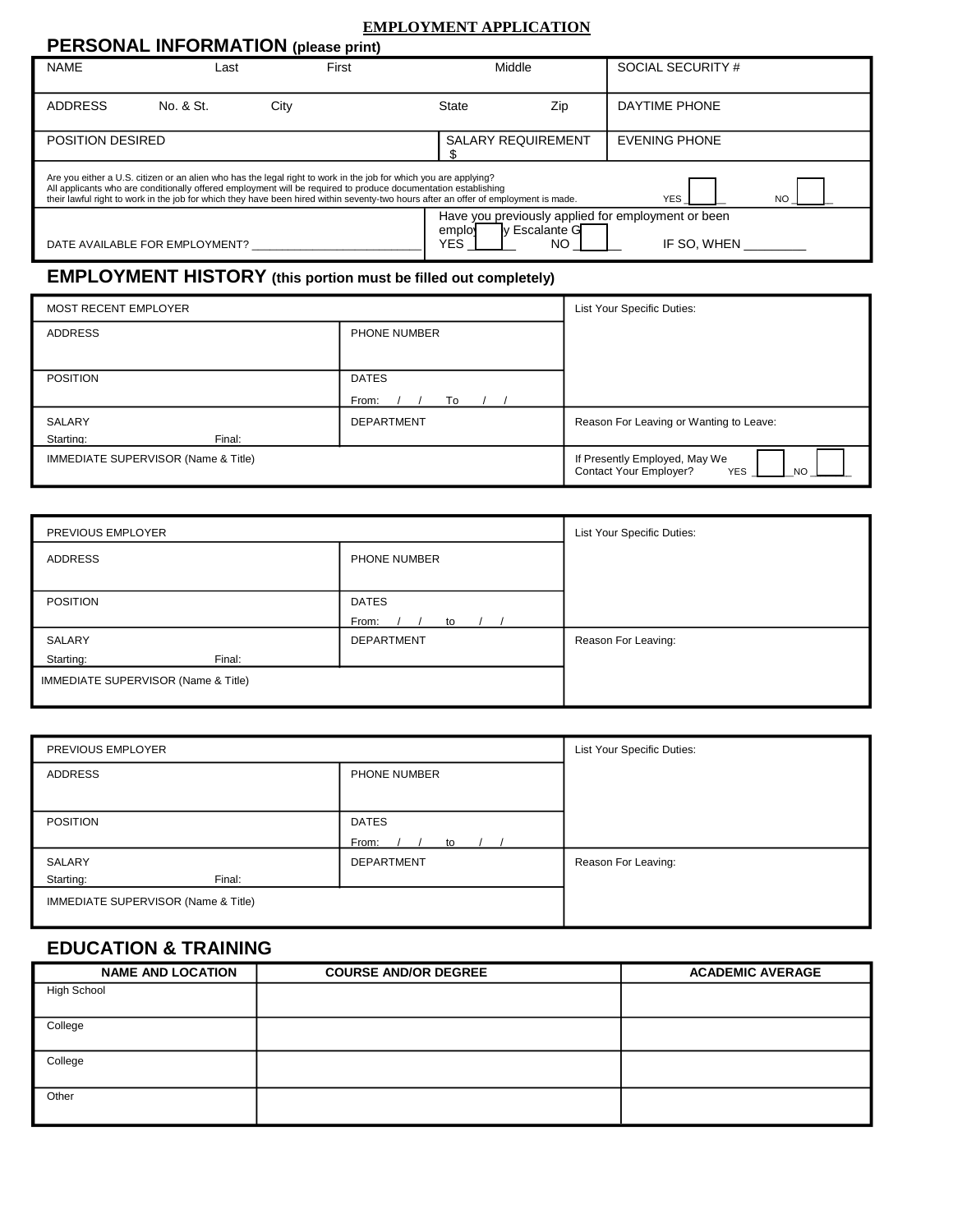#### **EMPLOYMENT APPLICATION**

#### **SPECIAL SKILLS**

|                                          | LIST ANY APPLICABLE SKILLS OR CERTIFICATIONS THAT YOU HAVE RECEIVED |             |              |                 |
|------------------------------------------|---------------------------------------------------------------------|-------------|--------------|-----------------|
|                                          |                                                                     |             |              |                 |
|                                          |                                                                     |             |              |                 |
|                                          |                                                                     |             |              |                 |
|                                          |                                                                     |             |              |                 |
| <b>MILITARY SERVICE</b><br><b>BRANCH</b> | <b>TECHNICAL SPECIFICATION</b>                                      | <b>RANK</b> | DATE ENTERED | DATE DISCHARGED |
|                                          |                                                                     |             |              |                 |

| HAVE YOU EVER BEEN CONVICTED OF, PLEAD GUILTY TO, OR RECEIVED PROBATION, DEFERRED ADJUDICATION, OR ANY OTH<br>TYPE OF<br>ALTERNATIVE METHOD OF SUPERVISION OR CORRECTION FOR A CRIME, OTHER THAN A MINOR TRAFFIC VIOLATION? YES<br>NO<br>If yes, explain, giving the nature of the offense and the date your sentence, parole, probation, deferred adjudication or supervised release ended.<br>A yes answer will not automatically disqualify you from employment. |
|---------------------------------------------------------------------------------------------------------------------------------------------------------------------------------------------------------------------------------------------------------------------------------------------------------------------------------------------------------------------------------------------------------------------------------------------------------------------|
|                                                                                                                                                                                                                                                                                                                                                                                                                                                                     |
|                                                                                                                                                                                                                                                                                                                                                                                                                                                                     |
|                                                                                                                                                                                                                                                                                                                                                                                                                                                                     |
|                                                                                                                                                                                                                                                                                                                                                                                                                                                                     |
|                                                                                                                                                                                                                                                                                                                                                                                                                                                                     |

|                | a sufficient number of personal references to bring the total references to four. DO NOT INCLUDE RELATIVES. | Please provide four references including, business, professional, and academic. If you do not have such references, please give |
|----------------|-------------------------------------------------------------------------------------------------------------|---------------------------------------------------------------------------------------------------------------------------------|
| <b>NAME</b>    | <b>PHONE</b>                                                                                                | RELATIONSHIP AND YEARS KNOWN                                                                                                    |
| <b>ADDRESS</b> |                                                                                                             | E-MAIL:                                                                                                                         |
| <b>NAME</b>    | <b>PHONE</b>                                                                                                | RELATIONSHIP AND YEARS KNOWN                                                                                                    |
| <b>ADDRESS</b> |                                                                                                             | E-MAIL:                                                                                                                         |
| <b>NAME</b>    | <b>PHONE</b>                                                                                                | RELATIONSHIP AND YEARS KNOWN                                                                                                    |
| <b>ADDRESS</b> |                                                                                                             | E-MAIL:                                                                                                                         |
| <b>NAME</b>    | <b>PHONE</b>                                                                                                | RELATIONSHIP AND YEARS KNOWN                                                                                                    |
| <b>ADDRESS</b> |                                                                                                             | E-MAIL:                                                                                                                         |

#### **Please Read Statement Carefully Before Signing**

I hereby certify that all data contained in this application for employment is true and complete. I understand that any falsification may jeopardize my chance for employment or result in immediate dismissal if I am already employed. I authorize a thorough investigation in connection with this application concerning my character, general reputation and background, criminal record, credit history and personal characteristics, whichever may be applicable. I agree to indemnify Escalante Golf against any claim or other employers, which might result from making such investigations. Further, I authorize my former employers to furnish a history of my employment with them and the reasons for the termination thereof. Moreover, I release from all liability and responsibility all persons and entities on this application, including my present employers, if contact with them is authorized by me above.

I understand that this is not a contract of employment; however, if I am employed by Escalante Golf, I agree to conform to the rules and regulations of Escalante Golf and I understand that I have the right to terminate my employment at any time, with or without cause, and that Escalante Golf has a similar right. I also understand that employment with Escalante Golf is contingent upon the successful completion of a drug screen, criminal and credit history background check. This application is current for ninety days. After that time, if I have not heard from Escalante Golf, I understand it will be necessary for me to complete a new application if I still wish to be considered for employment.